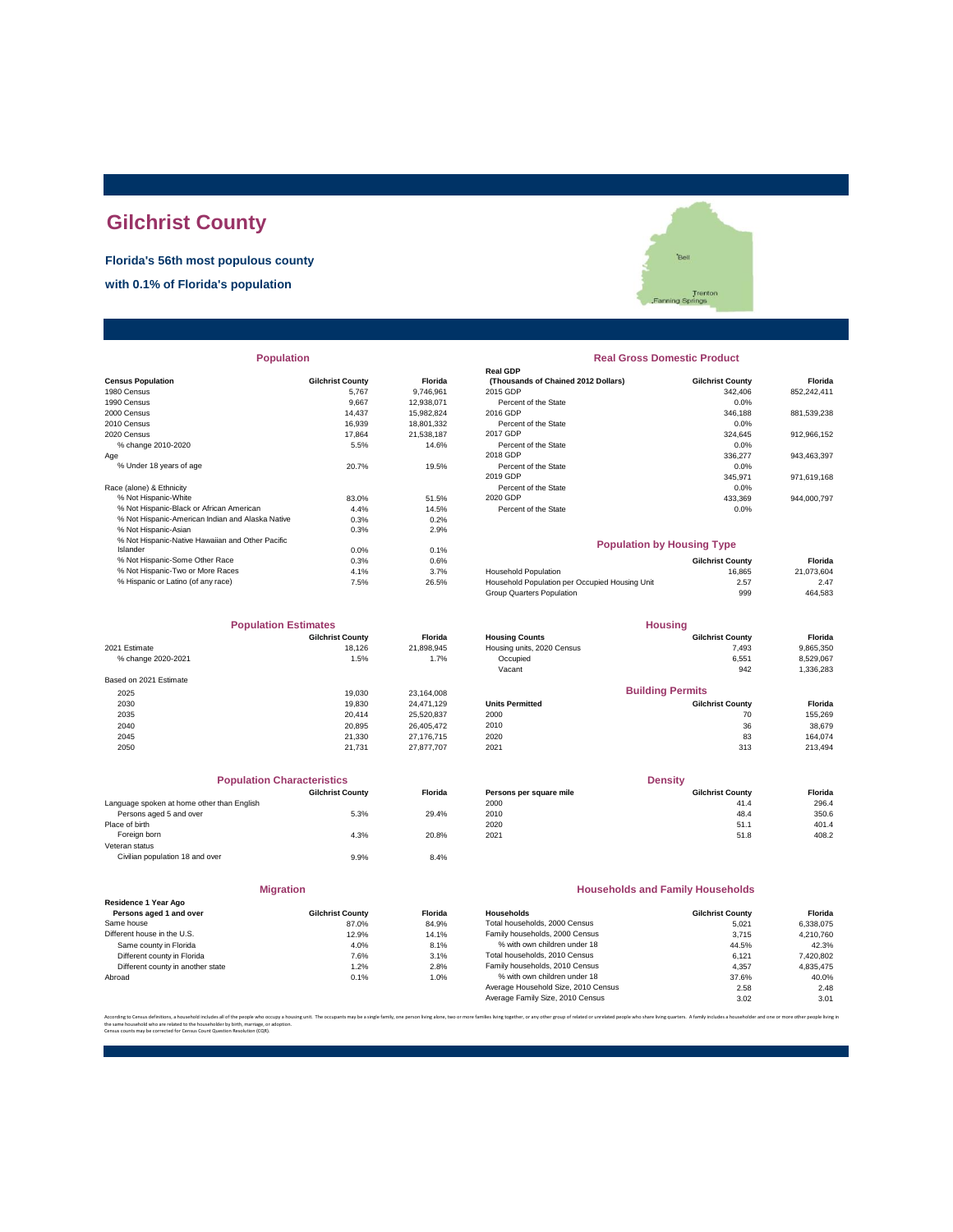## **Gilchrist County**

|                                                                              |                         |                         | <b>Employment and Labor Force</b>                                           |                         |                  |
|------------------------------------------------------------------------------|-------------------------|-------------------------|-----------------------------------------------------------------------------|-------------------------|------------------|
| <b>Establishments</b>                                                        |                         |                         | <b>Establishments</b>                                                       |                         |                  |
| 2020                                                                         | <b>Gilchrist County</b> | Florida                 | % of All Industries, 2020                                                   | <b>Gilchrist County</b> | Florida          |
| All industries                                                               | 363                     | 763,854                 | All industries                                                              | 363                     | 763.854          |
| Natural Resource & Mining                                                    | 38                      | 5,514                   | Natural Resource & Mining                                                   | 10.5%                   | 0.7%             |
| Construction                                                                 | 63<br>13                | 77,720                  | Construction                                                                | 17.4%<br>3.6%           | 10.2%<br>2.9%    |
| Manufacturing                                                                |                         | 21,822<br>145.853       | Manufacturing<br>Trade, Transportation and Utilities                        |                         |                  |
| Trade, Transportation and Utilities<br>Information                           | 78<br>3                 |                         | Information                                                                 | 21.5%                   | 19.1%            |
| <b>Financial Activities</b>                                                  | 22                      | 13,437<br>83,911        | <b>Financial Activities</b>                                                 | 0.8%<br>6.1%            | 1.8%<br>11.0%    |
| Professional & Business Services                                             | 43                      | 187,348                 | Professional & Business Services                                            | 11.8%                   | 24.5%            |
| Education & Health Services                                                  | 28                      | 87,764                  | Education & Health Services                                                 | 7.7%                    | 11.5%            |
| Leisure and Hospitality                                                      | 23                      | 61,008                  | Leisure and Hospitality                                                     | 6.3%                    | 8.0%             |
| Other Services                                                               | 22                      | 56,385                  | Other Services                                                              | 6.1%                    | 7.4%             |
| Government                                                                   | 27                      | 5,895                   | Government                                                                  | 7.4%                    | 0.8%             |
|                                                                              |                         |                         |                                                                             |                         |                  |
| <b>Average Annual Employment</b>                                             |                         |                         | <b>Average Annual Wage</b>                                                  |                         |                  |
| % of All Industries, 2020                                                    | <b>Gilchrist County</b> | Florida                 | 2020                                                                        | <b>Gilchrist County</b> | Florida          |
| All industries                                                               | 3,639                   | 8,453,489               | All industries                                                              | \$41,775                | \$55,840         |
| Natural Resource & Mining                                                    | 7.4%                    | 0.8%                    | Natural Resource & Mining                                                   | \$44,248                | \$37,710         |
| Construction                                                                 | 9.5%                    | 6.7%                    | Construction                                                                | \$94,583                | \$55,840         |
| Manufacturing                                                                | 10.1%                   | 4.5%                    | Manufacturing                                                               | \$34,494                | \$66,738         |
| Trade, Transportation and Utilities                                          | 0.3%                    | 20.6%                   | Trade, Transportation and Utilities                                         | \$28,957                | \$49,342         |
| Information                                                                  | 2.1%                    | 1.5%                    | Information                                                                 | \$41,899                | \$93,360         |
| <b>Financial Activities</b>                                                  | 5.9%                    | 6.9%                    | <b>Financial Activities</b>                                                 | \$29,095                | \$84,295         |
| Professional & Business Services                                             | 11.2%                   | 16.1%                   | Professional & Business Services                                            | \$35,778                | \$68,218         |
| Education & Health Services                                                  | 8.0%                    | 15.3%                   | Education & Health Services                                                 | \$18,989                | \$55,099         |
| Leisure and Hospitality                                                      | 2.6%                    | 11.9%                   | Leisure and Hospitality                                                     | \$41,301                | \$27,694         |
| <b>Other Services</b>                                                        | <b>NA</b>               | 3.0%                    | Other Services                                                              | <b>NA</b>               | \$41,131         |
| Government                                                                   | 29.2%                   | 12.5%                   | Government                                                                  | \$39,861                | \$58,821         |
| Industries may not add to the total due to confidentiality and unclassified. |                         |                         |                                                                             |                         |                  |
|                                                                              |                         |                         |                                                                             |                         |                  |
| <b>Labor Force as Percent of Population</b>                                  |                         |                         |                                                                             |                         |                  |
| Aged 18 and Older                                                            | <b>Gilchrist County</b> | Florida                 | <b>Unemployment Rate</b>                                                    | <b>Gilchrist County</b> | Florida          |
| 2000                                                                         | 59.5%                   | 64.2%                   | 2000                                                                        | 3.6%                    | 3.8%             |
| 2010                                                                         | 51.2%                   | 61.8%                   | 2010                                                                        | 10.4%                   | 10.8%            |
| 2020                                                                         | 47.9%                   | 58.6%                   | 2020                                                                        | 5.3%                    | 8.2%             |
| 2021                                                                         | 48.2%                   | 59.0%                   | 2021                                                                        | 3.7%                    | 4.6%             |
|                                                                              |                         |                         |                                                                             |                         |                  |
|                                                                              |                         |                         | <b>Income and Financial Health</b>                                          |                         |                  |
| Personal Income (\$000s)                                                     | <b>Gilchrist County</b> | Florida                 | Per Capita Personal Income                                                  | <b>Gilchrist County</b> | Florida          |
| 2000                                                                         | \$293,563               | \$472,851,789           | 2000                                                                        | \$20,326                | \$29,466         |
| 2010                                                                         | \$445,643               | \$732,457,478           | 2010                                                                        | \$26,205                | \$38,865         |
| 2011                                                                         | \$467,329               | \$771,409,454           | 2011                                                                        | \$27,487                | \$40,482         |
| % change 2010-11                                                             | 4.9%                    | 5.3%                    | % change 2010-11                                                            | 4.9%                    | 4.2%             |
| 2012                                                                         | \$491,594               | \$800,551,723           | 2012                                                                        | \$29,075                | \$41,475         |
| % change 2011-12                                                             | 5.2%                    | 3.8%                    | % change 2011-12                                                            | 5.8%                    | 2.5%             |
| 2013                                                                         | \$478,921               | \$802,975,701           | 2013                                                                        | \$28,218                | \$41,069         |
| % change 2012-13                                                             | $-2.6%$                 | 0.3%                    | % change 2012-13                                                            | $-2.9%$                 | $-1.0%$          |
| 2014                                                                         | \$517,979               | \$861,412,339           | 2014                                                                        | \$30,457                | \$43,388         |
| % change 2013-14                                                             | 8.2%                    | 7.3%                    | % change 2013-14                                                            | 7.9%                    | 5.6%             |
| 2015                                                                         | \$528,679               | \$919,834,894           | 2015                                                                        | \$30,394                | \$45,493         |
| % change 2014-15                                                             | 2.1%                    | 6.8%                    | % change 2014-15                                                            | $-0.2%$                 | 4.9%             |
| 2016                                                                         | \$546,677               | \$954,069,719           | 2016                                                                        | \$31,049                | \$46,253         |
| % change 2015-16                                                             | 3.4%                    | 3.7%                    | % change 2015-16                                                            | 2.2%                    | 1.7%             |
| 2017                                                                         | \$590,208               | \$1,023,131,116         | 2017                                                                        | \$32,974                | \$48,774         |
| % change 2016-17                                                             | 8.0%                    | 7.2%                    | % change 2016-17                                                            | 6.2%                    | 5.5%             |
| 2018<br>% change 2017-18                                                     | \$613,790               | \$1,087,188,628         | 2018                                                                        | \$33,608                | \$51,150         |
|                                                                              | 4.0%                    | 6.3%                    | % change 2017-18                                                            | 1.9%                    | 4.9%<br>\$53.034 |
| 2019<br>% change 2018-19                                                     | \$632,729               | \$1,139,799,293         | 2019<br>% change 2018-19                                                    | \$34,069                |                  |
|                                                                              | 3.1%                    | 4.8%                    |                                                                             | 1.4%                    | 3.7%             |
| 2020<br>% change 2019-20                                                     | \$706,763<br>11.7%      | \$1,209,995,921<br>6.2% | 2020<br>% change 2019-20                                                    | \$37,425<br>9.9%        | \$55,675<br>5.0% |
|                                                                              |                         |                         |                                                                             |                         |                  |
|                                                                              |                         |                         | <b>Median Income</b>                                                        |                         |                  |
| Earnings by Place of Work (\$000s)                                           |                         |                         |                                                                             |                         |                  |
| 2000                                                                         | \$101,246               | \$308,751,767           | Median Household Income                                                     | \$47,381                | \$57,703         |
| 2010                                                                         | \$153,058               | \$438,983,914           | Median Family Income                                                        | \$56,397                | \$69,670         |
| 2011                                                                         | \$170,111               | \$450,498,606           | Percent in Poverty, 2020                                                    |                         |                  |
| % change 2010-11                                                             | 11.1%                   | 2.6%                    |                                                                             |                         |                  |
| 2012                                                                         | \$188,263               | \$468,410,475           | All ages in poverty                                                         | 14.5%                   | 12.4%            |
| % change 2011-12<br>2013                                                     | 10.7%                   | 4.0%<br>\$482,898,301   | Under age 18 in poverty<br>Related children age 5-17 in families in poverty | 22.5%<br>22.3%          | 17.2%<br>16.5%   |
|                                                                              | \$176,132               |                         |                                                                             |                         |                  |
| % change 2012-13                                                             | $-6.4%$<br>\$195,076    | 3.1%                    |                                                                             |                         |                  |
| 2014<br>% change 2013-14                                                     |                         | \$512,375,290           | <b>Personal Bankruptcy Filing Rate</b>                                      | <b>Gilchrist County</b> | Florida          |
|                                                                              | 10.8%<br>\$197,389      | 6.1%<br>\$544,408,719   | (per 1,000 population)<br>12-Month Period Ending December 31, 2020          |                         | 1.66             |
| 2015<br>% change 2014-15                                                     |                         |                         |                                                                             | 1.12                    |                  |
|                                                                              | 1.2%                    | 6.3%                    | 12-Month Period Ending December 31, 2021                                    | 0.55                    | 1.38             |
| 2016                                                                         | \$198,015               | \$569,769,284           | State Rank                                                                  | 59                      | <b>NA</b>        |
| % change 2015-16<br>2017                                                     | 0.3%                    | 4.7%<br>\$603,668,170   | NonBusiness Chapter 7 & Chapter 13                                          |                         |                  |
| % change 2016-17                                                             | \$213,895               |                         | Workers Aged 16 and Over                                                    | <b>Gilchrist County</b> |                  |
|                                                                              | 8.0%                    | 5.9%                    |                                                                             |                         | Florida          |
| 2018                                                                         | \$221,111               | \$639,620,451           | Place of Work in Florida<br>Worked outside county of residence              |                         |                  |
| % change 2017-18                                                             | 3.4%<br>\$232.952       | 6.0%                    |                                                                             | 65.0%                   | 18.1%            |
| 2019<br>% change 2018-19                                                     |                         | \$671,553,148           | Travel Time to Work                                                         |                         |                  |
|                                                                              | 5.4%                    | 5.0%                    | Mean travel time to work (minutes)                                          | 29.9                    | 27.9             |
| 2020                                                                         | \$289,747               | \$688,764,753           |                                                                             |                         |                  |
| % change 2019-20                                                             | 24.4%                   | 2.6%                    |                                                                             |                         |                  |